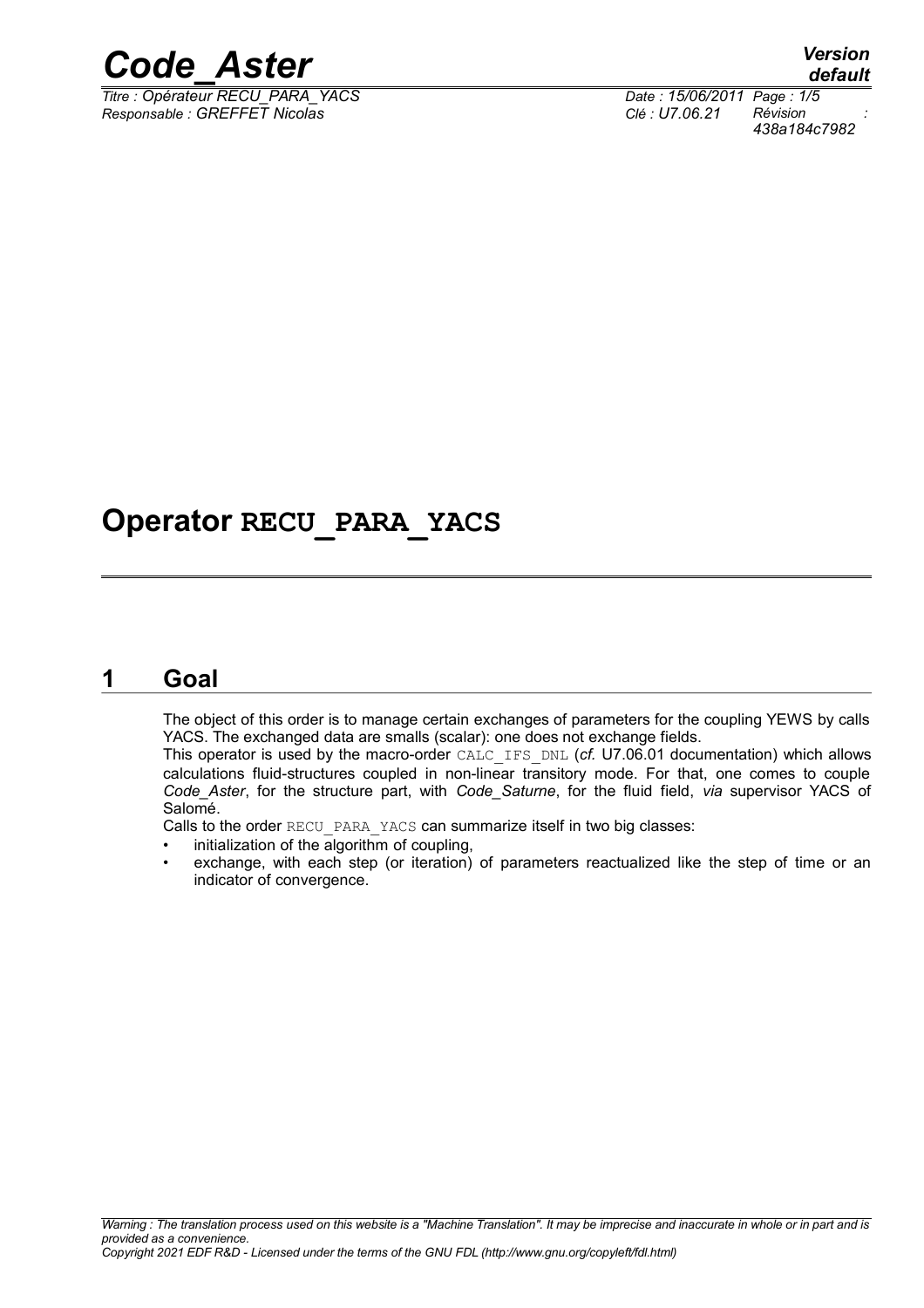# *Code\_Aster Version*

*Titre : Opérateur RECU\_PARA\_YACS Date : 15/06/2011 Page : 2/5 Responsable : GREFFET Nicolas Clé : U7.06.21 Révision :*

*438a184c7982*

## **Contents**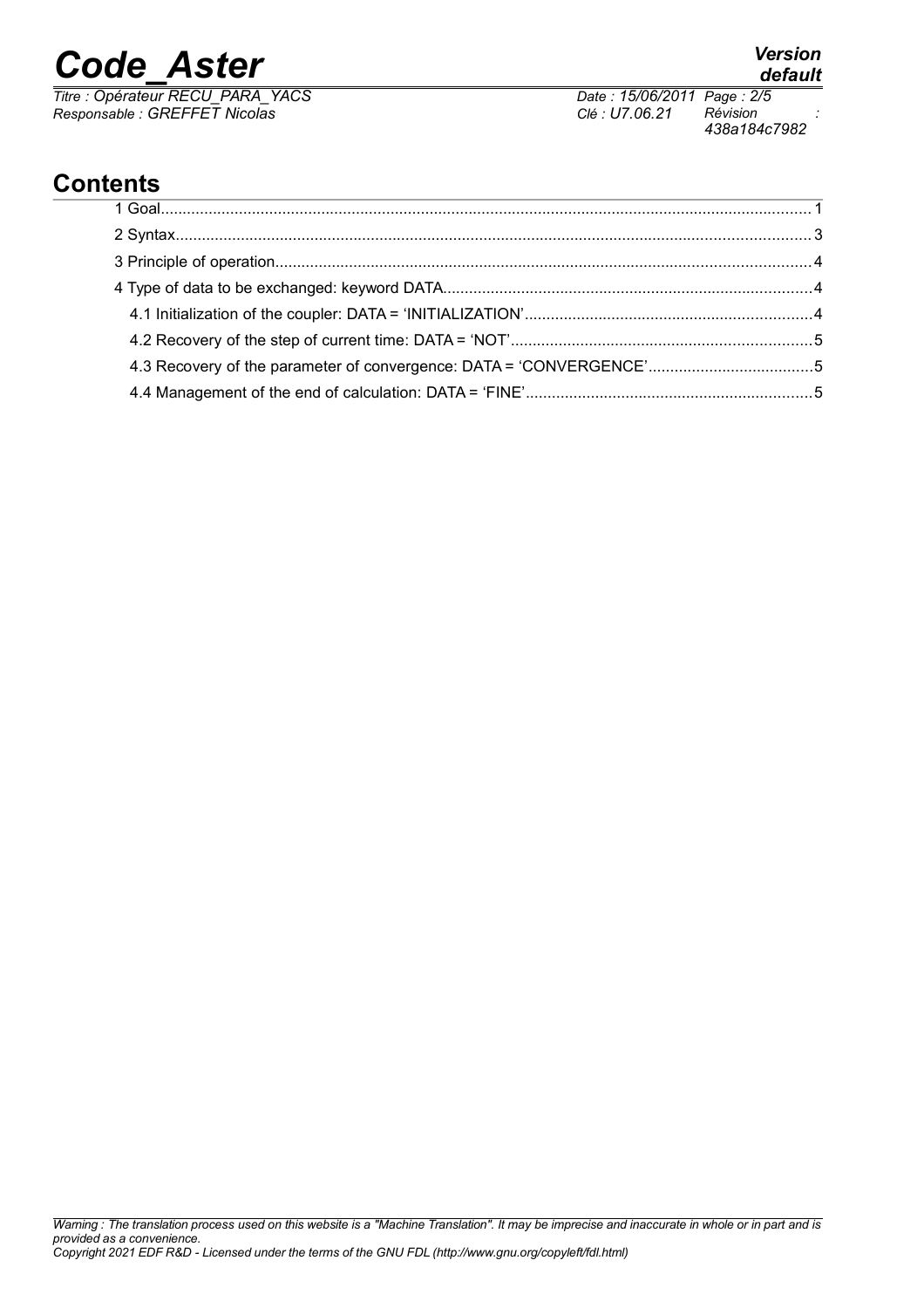## *Code\_Aster Version*

*Titre : Opérateur RECU\_PARA\_YACS Date : 15/06/2011 Page : 3/5 Responsable : GREFFET Nicolas Clé : U7.06.21 Révision :*

*438a184c7982*

### **2 Syntax**

```
resu [listr8_sdaster] = RECU_PARA_YACS (
     ♦ DATA = /'INITIALIZATION', [KN]
                         /'CONVERGENCE',
                         /'FINE',
                         /'NOT',
{S} GIVEN = 'INITIALIZATION'
                  \bullet NOT = pasinit, [R]}
{S}O GIVEN = / 'CONVERGENCE',
               / 'FINE',
               / 'NOT',
                 ♦ NUME_ORDRE_YACS = numeyacs [I]
                 \bullet INST ^{\circ} = inst [R]
                 \bullet NOT = not [{\rm R}]}
     \Diamond INFORMATION = / 1,
  [DEFECT]
                 /2,
     \Diamond TITLE = tx , [KN]
  )
```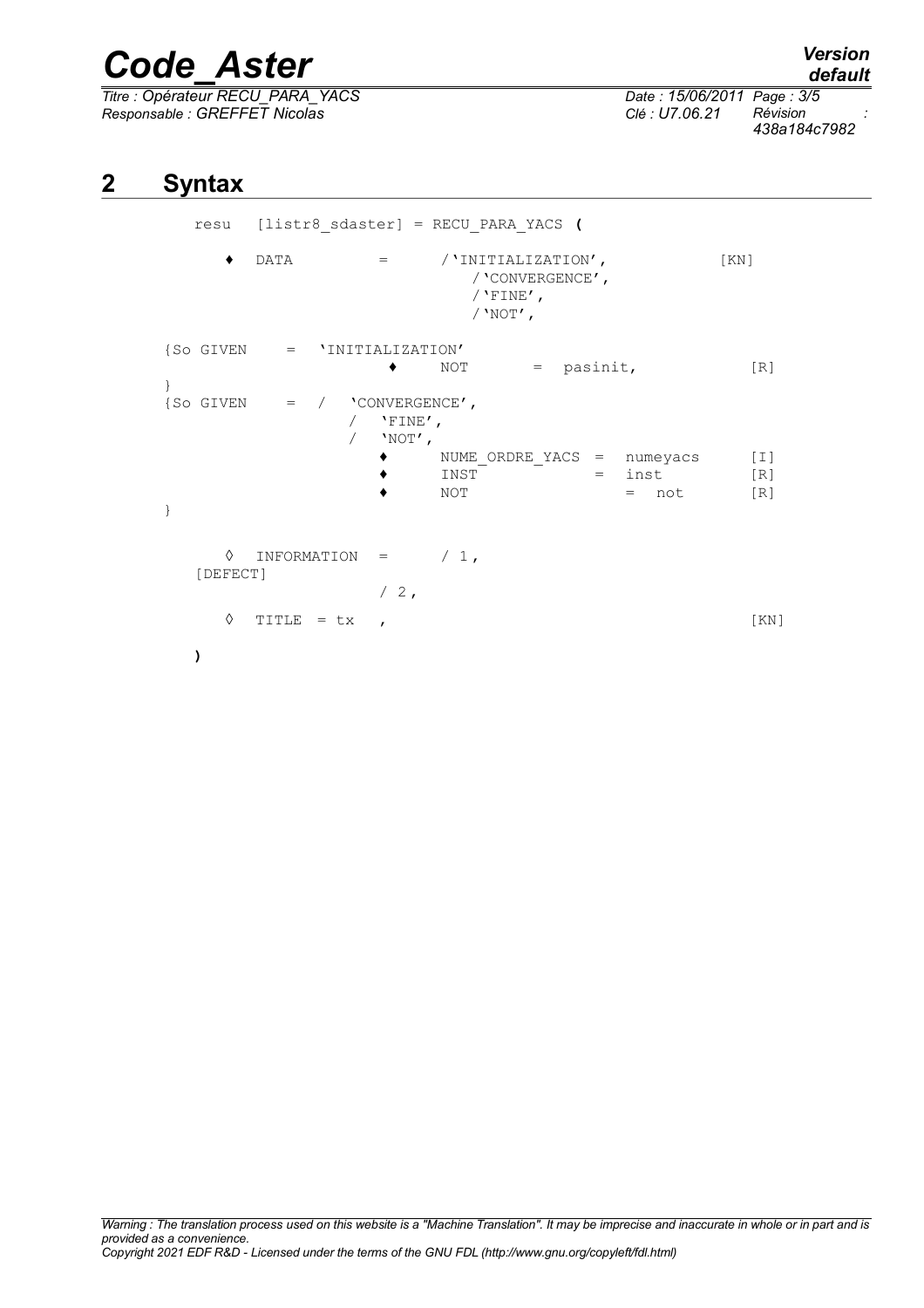## *Code\_Aster Version*

*Titre : Opérateur RECU\_PARA\_YACS Date : 15/06/2011 Page : 4/5 Responsable : GREFFET Nicolas Clé : U7.06.21 Révision :*

*438a184c7982*

*default*

## **3 Principle of operation**

Method of coupling for the interaction fluid-structure based on *Code\_Aster* and *Code\_Saturne* require the data exchange between these codes. Indeed, it is not about a monolithic approach where all the coupled problem would be solved in a single computer code: one couples two codes, each one being confined with his speciality. This coupling is managed by the order CALC\_IFS\_DNL (U7.06.01). All the data to be exchanged use protocol YACS of Salomé.

These data can be of two different nature:

- parameters of smalls (of the scalars, for example),
- fields (displacements, speeds or efforts with the interfaces, for example).

In order to keep a good modularity, favourable with the evolutions, different operators were thus developed, each one treating one of the types of data to be exchanged.

The scalar data are handled by RECU PARA YACS, fields by ENV CINE YACS (U7.07.01) and MODI CHAR YACS (U7.08.02). One can also indicate the operator IMPR MAIL YACS (U7.08.03) which recovers, *via* YACS, fluid grids of the interfaces. All these orders are called by CALC\_IFS\_DNL.

The operator RECU\_PARA\_YACS allows the scalars data exchange in the two directions. It generates a list of realities which will contain all the parameters recovered following the communications with YACS.

The various use potential of RECU PARA YACS are managed by the keyword DATA who allows to specify the type of data to be exchanged.

Exchanges YACS require specific arguments of entry: the moment running, the step of time and the call number (which one can compare to a sequence number). This is why one finds the corresponding keywords like arguments of this operator.

### **4 Type of data to be exchanged: keyword DATA**

This keyword makes it possible to differentiate the uses of RECU\_PARA\_YACS, that one uses at the beginning of the transient and each step of time.

It is pointed out that all the management of time is off-set out of *Code\_Aster*. It is thus necessary, for the initialization of the coupler, to exchange several parameters between the codes.

Moreover, the coupler vaensuite to evaluate calculation at every moment the current step and to provide it to the two codes which are *Code\_Aster* and *Code\_Saturne*. In practice, each one of these codes provides only one step of initial time which makes it possible the coupler to evaluate the first step of time.

In the same way, information of initial time and final time of study are defined in the level of the coupler itself and not in the command file.

*Code\_Aster* will recover all the necessary information (initial moment, final moment, not running) *via* YACS.

#### **4.1 Initialization of the coupler: DATA = 'INITIALIZATION'**

To begin the coupled resolution, each computer code provides a step of initial time, which, on the level of RECU PARA YACS in the case DATA  $=$  'INITIALIZATION', will be given by the user with the keyword NOT. One thus sends with YACS the value thus entered, named pasinit.

All the parameters necessary to the definition of the coupling are then recovered, by receptions YACS and are gathered in the list of realities which is produced by the operator RECU\_PARA\_YACS.

This list is composed of 7 realities (of which some are converted into entirety *a posteriori* in CALC\_IFS\_DNL) :

full number of step of time to calculate,

• maximum number of iterations to each step of time into implicit (convert in entirety),